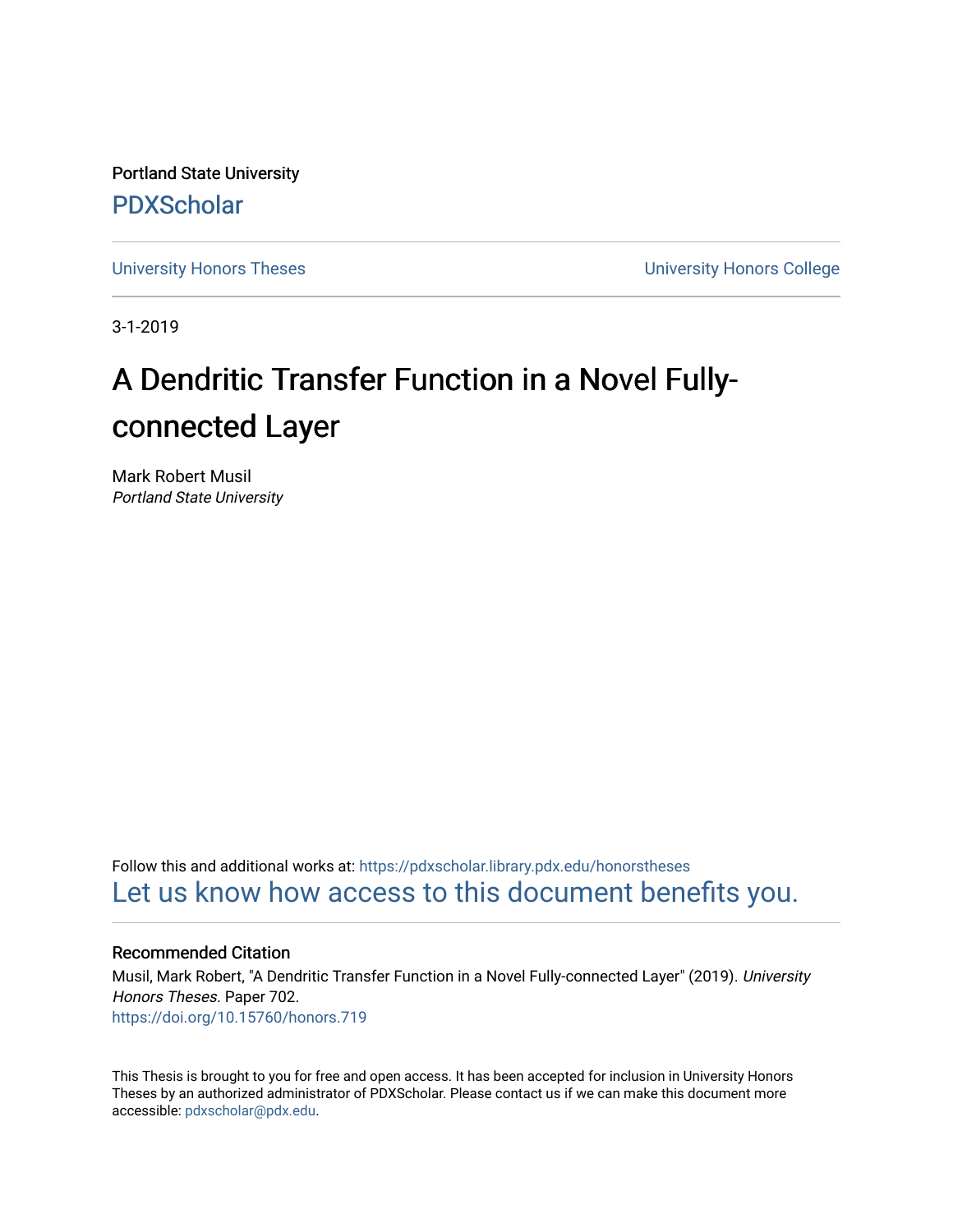# A dendritic transfer function in a novel fully-connected layer

Undergraduate Honor's Thesis

1 st Mark Musil *Electrical and Computer Engineering Department Portland State University* mmusil@pdx.edu

*Abstract*—Dendritic branch operations in pyramidal neurons are well understood in-vivo but their potential as computational assets in deep neural networks has not been explored. The pre-processing which dendrites perform may be able to decrease the error of an artificial neuron because each dendrite serves as an independent filtering mechanism which may prevent false positives. In order to test this hypothesis, a fully-connected layer implementing the dendritic transfer function is defined and used to replace the final fully-connected layer used in a standard CNN (convolutional neural network). Results show that the defined algorithm is not able to predict better than chance and possible causes are discussed. A framework for developing future dendritic layers is established.

*Index Terms*—Dendrite, transfer function, dendritic, neural network

### I. INTRODUCTION

Modern artificial neural networks are only loosely based on the structure of the human brain but have shown great success in image recognition, functional estimation, and other tasks. The model that is widely used - although greatly customized - is the feed-forward network with the familiar equation  $y = \sigma(\vec{x}W + \vec{b})$ . This model uses a very simple model of the neuron as can be seen in Figure [1.](#page-1-0)

Despite this success, machine learning researchers are hesitant to return to the human brain for more insights. This hesitation from the scientific community leaves room for investigation into which, if any, processes performed by the human brain may be useful for machine learning goals.

In particular, the neuron contains many signal processing abilities that have not been fully explored. This thesis will ask the following question:



<span id="page-1-0"></span>Figure 1. The classic artificial neuron, which assumes that all synapses are connected to the same lossless dendritic branch and are only acted upon after reaching the soma (cell body). Source: scielo.br

can a non-linear dendritic branch function be combined with a two-layer neuron model to create a computational unit that, when used to create a fully connected layer, shows improved performance of a CNN (Convolutional Neural Network) on the MNIST data-set versus an unaltered CNN?

#### II. BACKGROUND



<span id="page-1-1"></span>Figure 2. A simple model of the neuron. Source: biology.stackexchange.com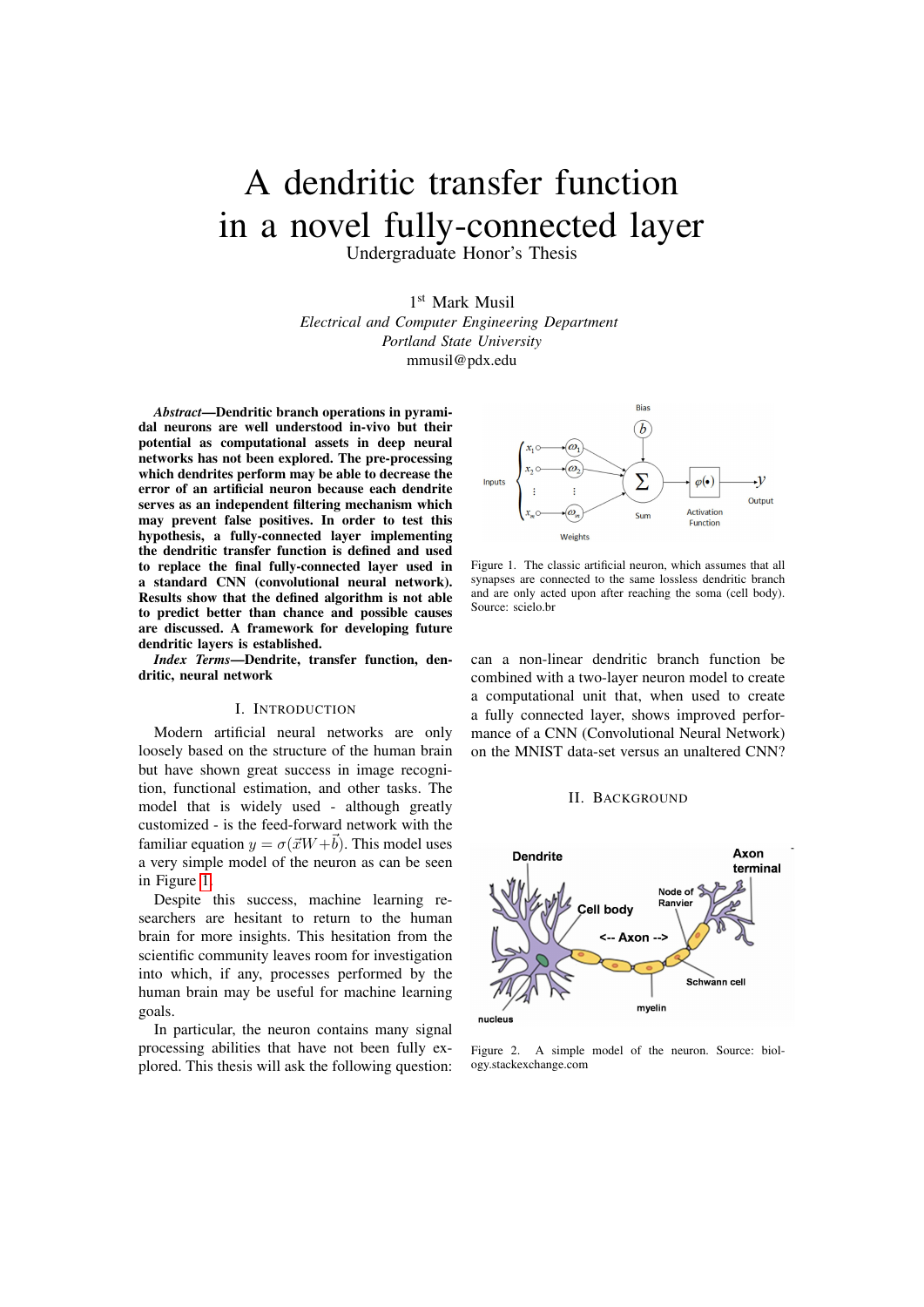It has long been known that stimuli input to the spine-like synapses along the dendritic branch are not conducted directly to the soma (cell body) in all cases [\[1\]](#page-5-0) (see Figure [2\)](#page-1-1) . There are several factors that impact how much  $-$  if any  $-$  of a certain stimulus reaches the soma [\[2\]](#page-5-1). First, the distance from the synapse to the soma can affect the net voltage change of the soma because of leakage current that exists along the dendrite. Second, if many stimuli occur at distant locations along a branch but at roughly the same time, the soma's net voltage difference will not be the sum of the voltage changes at the synapse due to each stimulus because of saturation. The same 'muting' effect takes place when many stimuli arrive at relatively close locations but not necessarily at the same time. The aforementioned effects, modeled in this thesis, do not take into account inter-branch interactions or how different charge carriers impact signal transfer.

While the above detail is interesting, the impact on an artificial network's performance as a result of a dendritic function must be discussed. The dendrite's function as an independent threshold unit [\[1\]](#page-5-0) is most appealing because it could prevent strong false positive neuron activations. Because each dendrite sees only a portion of the input space, each dendritic branch can confirm or deny the presence of a certain input pattern across its connections and convey this information to the soma. The soma is less likely to exhibit a (strong) false positive because the dendrites of the neuron will never have been activated.

One risk of this experiment is that dendritic thresholding could lead to false negatives. As an example, consider a neuron with 10 dendrites, one dendrite failing to recognize an input pattern could mislead the entire neuron by effectively adding noise equal to 10% of the input signal strength. In addition, using the architecture displayed in [4](#page-3-0) may not handle spatial variance well because the dendritic receptive fields are narrow and highly local. One improvement is to implement the transfer function (or some simpler form) as part of a convolutional layer. Such complexities will be addressed more closely in future works.

The next section will place this experiment in the context of similar experiments.

### III. LITERATURE REVIEW

The behavior of dendrites has long been studied and recognized as computationally significant. In [\[3\]](#page-5-2) the role of the dendrite in memory is discussed and in [\[1\]](#page-5-0) it is acknowledged that dendrites work as separate thresholding units pre-filtering the input to the soma. [\[2\]](#page-5-1) further establishes the importance and nature of dendritic computation. [\[2\]](#page-5-1) even discusses certain organisms who possess certain single-neuron systems capable of solving high order problems using dendritic processing. For example, the locust has a single neuron in its visual system that, using only dendritic computations, searches for objects on a collision course with the locust's head [\[2\]](#page-5-1). Such single-neuron tasks show that important processing takes place within dendrites.

It is no small task to translate an observed natural phenomenon into something that can be implemented in code. The first attempt at formalizing the dendrite for computation models was the sigma-pi neuron [\[4\]](#page-5-3)[\[5\]](#page-5-4) so called because the neuron sums over input which have been multiplied together. Many of these models only include one layer of processing and could not compete with deep networks. Work was done by [\[6\]](#page-5-5) using dendritically similar neurons using binary activations between layers. In that work, dendrites are leveraged to process binary-valued sparse distributed representations. Although [\[6\]](#page-5-5) motivated this thesis, it was decided that a realvalued model was more appropriate.

[\[7\]](#page-5-6) establish a 'sigma-sigma' dendritic model (used in this work) which is simpler and more similar to the artificial neurons used in deep neural networks (see Figure [1\)](#page-1-0). Building on [\[7\]](#page-5-6), the authors of [\[8\]](#page-5-7) propose a two-layer neuron model which uses the dendritic transfer function in the first layer in lieu of the sigmoid used by [\[7\]](#page-5-6). Using this model is preferable because it will integrate more easily into larger networks.

There is no apparent evidence of an experiment which attempts to place this two-layer neuron model into a deep neural network and evaluate the resultant performance. It is crucial that this space is explored in order to test the hypothesis that dendrites have significance for computational problems beyond those observed in the human brain.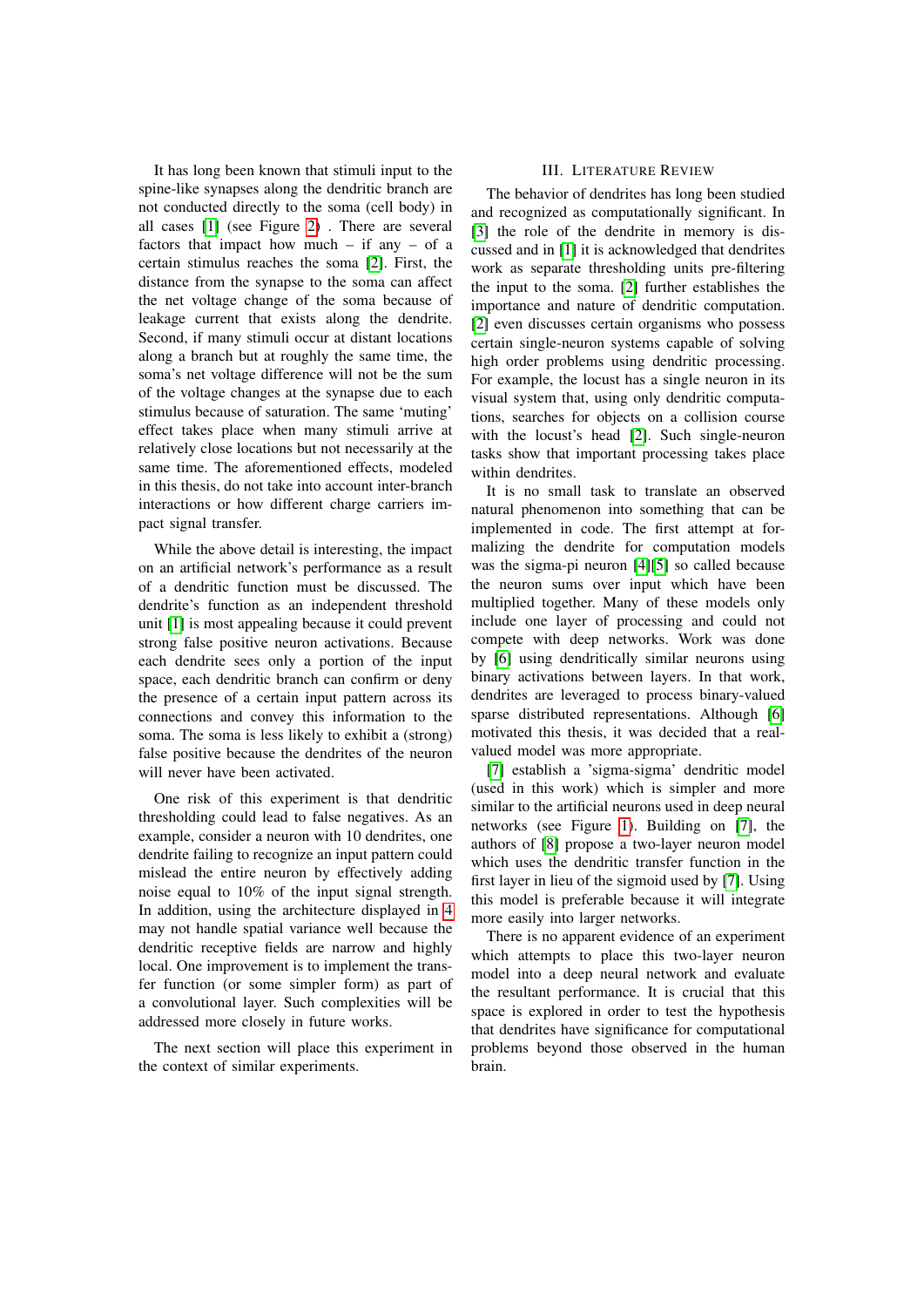

<span id="page-3-1"></span>Figure 3. The schematic for the neuron model that includes the dendritic activation mechanism.  $T(\vec{X})$  is the novel function that is being implemented. Two sets of summation and a final sigmoid output are also parts of the model. This figure is the author's work.

#### IV. METHODS

#### *A. Layer Architecture*

The graphical representation for the dendritically modeled neuron may be seen in Figure [3.](#page-3-1)  $T(Y)$  mimics the electrical qualities of a dendritic branch by normalizing groups of inputs before they reach the final summation and activation.

This dendritically inspired model will be used to create a fully connected layer that can be incorporated into existing neural networks. For these experiments the neural network into which the new layer will be placed is a CNN. CNN's are well-suited for computer vision tasks[\[9\]](#page-5-8) and provide a good platform for testing the dendritic neuron's performance. The layer is designed to work in any feed-forward network trained using backpropagation.

Figure [4](#page-3-0) shows the proposed structure for the novel layer while Figure [3](#page-3-1) shows a graphic of a single dendritic neuron. It is important to notice that each dendritic branch (what the arrows are pointing to) does not see all of the input space but only the  $D^{th}$  fraction of the input space where D is the number of dendrites per neuron. The reader should note that in this novel artificial model each dendrite has mutually exclusive inputs that do not interact. This is an acceptable simplification at this stage but biological dendrites have much overlap and this will be considered in future experiments.

Once each dendrite has seen its window of the input space the soma of the neuron 'decides' whether the information that was presented to



<span id="page-3-0"></span>Figure 4. A limited display of the proposed fully connected layer. Note that the same group of M/D inputs connect to the same d<sup>th</sup> dendrite of each neuron. This figure is the author's work.

the soma (by the dendrites) matches the patterns which that neuron has been trained to recognize. The dendritic neurons will be assembled in layers of  $N$  neurons where each neuron will be fully connected to the input space but no single dendrite will see the entire input space.

#### *B. The Transfer Function*

The transfer function is split into two functions: the activation function  $T(\vec{Y})$  and the boundary function  $q(y)$  [\[8\]](#page-5-7). Although when the dendritic transfer function is discussed  $T(\overrightarrow{Y})$  is the intended meaning. In addition, the multivariate logisticsigmoid  $\sigma_{multi}$  is also defined in equation [1](#page-3-2) and is used in  $T(\vec{Y})$ .

<span id="page-3-2"></span>
$$
\sigma_{multi}(\vec{X}) : R^n \to R = [1 + exp(-\Sigma X_i)]^{-1}
$$
\n(1)

$$
g(y) = ln\left(\frac{\left(1 + exp(\alpha_L(y - b_L))\right)^{\alpha_L^{-1}}}{\left(1 + exp(\alpha_U(y - b_U))\right)^{\alpha_U^{-1}}}\right) + b_L \tag{2}
$$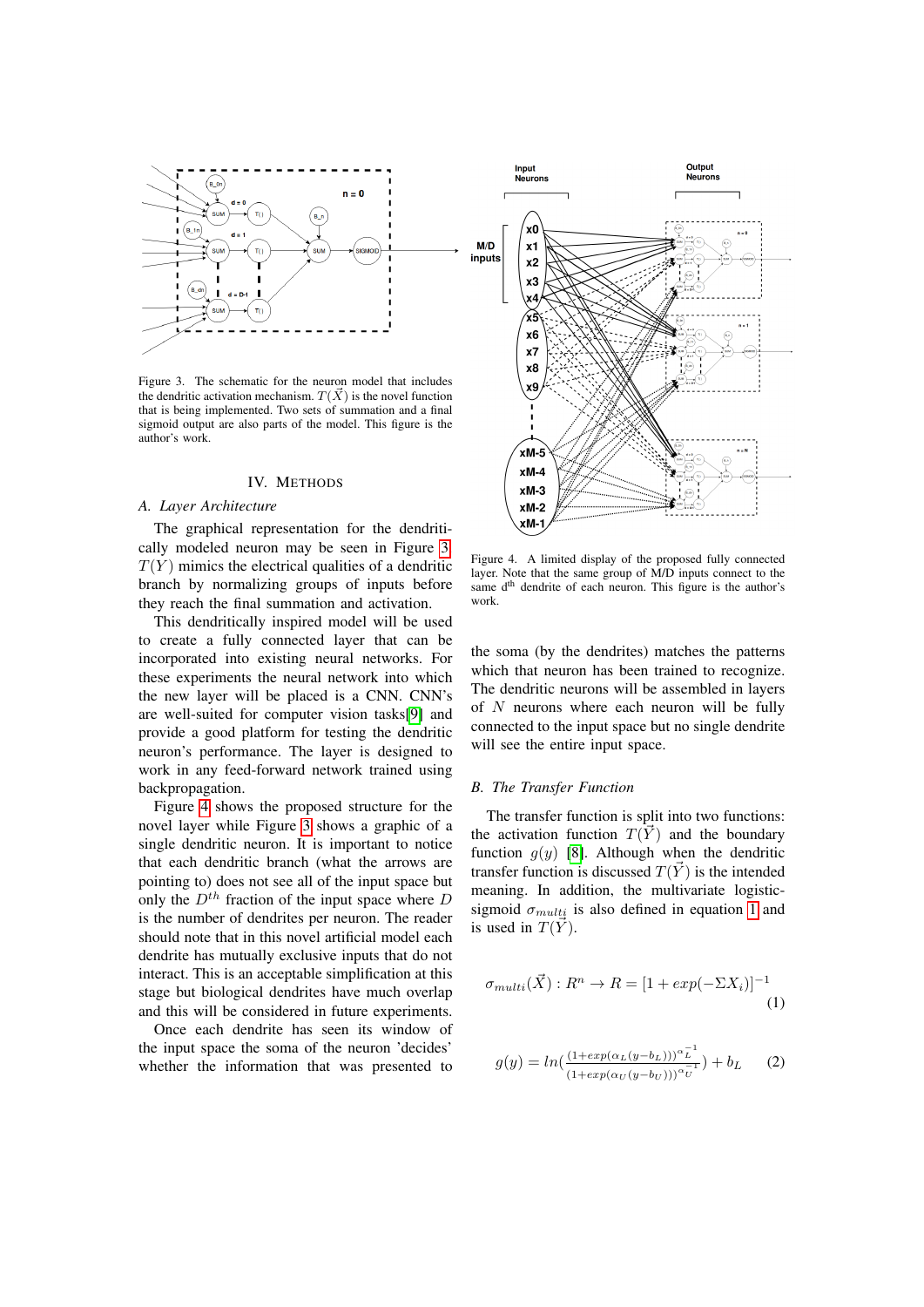|       | $\alpha_L$ | $\alpha_{U}$ | $b_{II}$ | 0 <sub>T</sub> |
|-------|------------|--------------|----------|----------------|
| Value | 0.5        | 0.5          |          |                |
|       | $a_d$      | $c_d$        | $b_d$    |                |
| Value |            | Trained      | ,,       |                |
|       |            |              |          |                |

<span id="page-4-0"></span>Table I<br>TABLE OF VALUES FOR  $T(\vec{Y})$  AND  $g(y)$ .

$$
T(\vec{Y_{dn}}) = g(c_d \sigma_{multi}(a_d[\vec{Y_{dn}} - b_d]) + \Sigma Y_{dn,i})
$$
\n(3)

Note that  $b_d$  is a single real number and not a vector. Table [I](#page-4-0) lists the miscellaneous variables in these equations.

Note that  $\vec{Y}$  and y are used as notation for the inputs to  $q(y)$  and  $T(\overrightarrow{Y})$  as opposed to the conventional  $x$  because the input to the dendritic transfer function is the output of the classic layer weight function  $\vec{Y}_{dn} = \vec{X}W_{dn} + B_{dn}$ .  $\vec{X}$  is the input activation of the previous layer and  $B_{dn}$  is the bias term.  $W_{dn}$  is the weight matrix for d<sup>th</sup> dendrite in the  $n<sup>th</sup>$  neuron.

The algorithm for the layer implementation is described in algorithm [1.](#page-4-1) The algorithm assumes that  $N$  neurons and  $D$  dendrites per neuron have already been chosen for the layer in which the computation is taking place. The subscripts d and  $n$  denote individual dendrites  $(d)$  or neurons  $(n)$ .  $B_{dn}$  (two subscripts) is the bias for a single dendrite while  $B_n$  (one subscript) is the bias for the soma of the neuron.  $\phi$  is the activation function (such as a standard sigmoid, ReLU, etc.) to be put after the soma, and  $O_n$  is the output of the n<sup>th</sup> neuron in the output layer.

<span id="page-4-1"></span>The algorithm will be implemented as a network layer following the structure displayed in figure [4.](#page-3-0) This will allow the robust and approachable Keras interface to be leveraged during the project. The completed source code is on GitHub [\[10\]](#page-5-9) where it is publicly accessible under the GNU General Public License v3.0.

#### V. RESULTS

The layer was tested as part of a fully connected network trained on the Iris dataset. The network was trained against another fully connected control network which had the same configuration as the test network. Both networks have input and output dimensions of 4 and 3, respectively. The control

| <b>Algorithm 1:</b> The algorithm that defines the |  |  |
|----------------------------------------------------|--|--|
| functionality of the novel layer.                  |  |  |

| <b>Data:</b> Set of input activations from the                                                                    |  |  |  |  |
|-------------------------------------------------------------------------------------------------------------------|--|--|--|--|
| previous layer $\overrightarrow{X}$                                                                               |  |  |  |  |
| <b>Result:</b> Set of output activations of the                                                                   |  |  |  |  |
| current layer $\vec{O}$                                                                                           |  |  |  |  |
| 1 for $n \leftarrow 0$ to N-1 do                                                                                  |  |  |  |  |
| for $d \leftarrow 0$ to D-1 do<br>$\overline{\mathbf{2}}$                                                         |  |  |  |  |
| Compute $\overrightarrow{Y}_{dn} = \overrightarrow{X}W_{dn} + B_{dn}$ ;<br>Compute $T(\overrightarrow{Y}_{dn})$ ; |  |  |  |  |
|                                                                                                                   |  |  |  |  |
| end                                                                                                               |  |  |  |  |
| 6<br>Compute                                                                                                      |  |  |  |  |
| $O_n = \phi([\sum_{j=0}^{j=D-1} T(\vec{Y_{jn}})] + B_n);$                                                         |  |  |  |  |
| 7<br>end                                                                                                          |  |  |  |  |
|                                                                                                                   |  |  |  |  |

network had hidden layer of 5 units. The test network had two hidden layers, one of 6 units and the other being the dendritic layer which was before the output layer. The dendritic layer had 3 neurons, each with two dendrites, each dendrite receiving input from 3 neurons of the previous layer.

It was found that the dendritic layer network never performed better than chance on classification. This was consistent across different sets of hyper-parameters (learning rate range: [0.001 0.04], epochs: [50 - 500] ). Error vs epoch graphs for each network are shown in Figures [5](#page-4-2) and [6.](#page-5-10)



<span id="page-4-2"></span>Figure 5. Results from the control Iris network. Hidden layer size is 5 neurons.

#### VI. DISCUSSION AND FUTURE WORK

After a post-experiment analysis, it was found that the network did not converge because of the